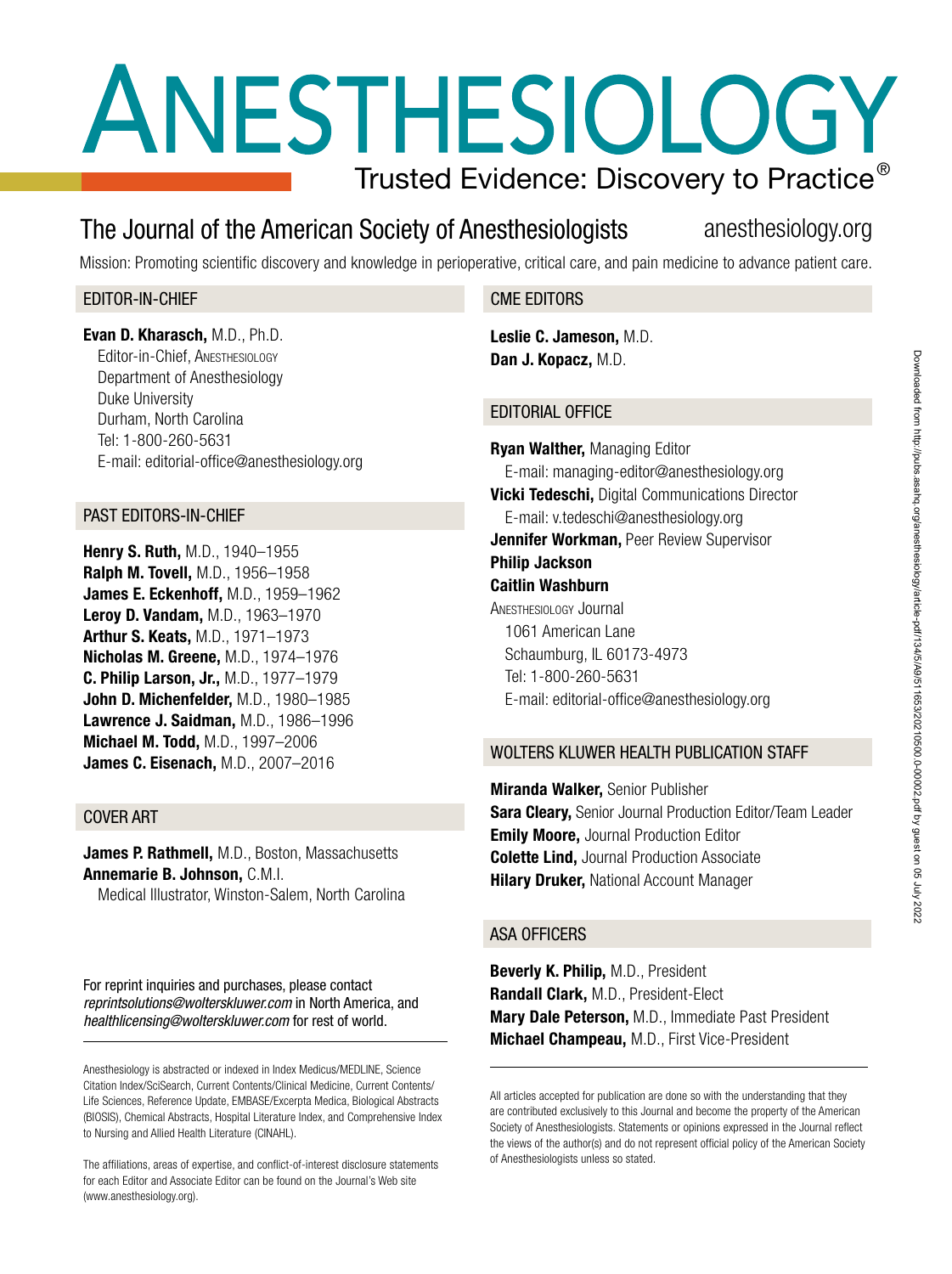# ANESTHESIOLOGY Trusted Evidence: Discovery to Practice $^\circ$

## The Journal of the American Society of Anesthesiologists anesthesiology.org

Mission: Promoting scientific discovery and knowledge in perioperative, critical care, and pain medicine to advance patient care.

#### EDITOR-IN-CHIEF

Evan D. Kharasch, M.D., Ph.D., Durham, North Carolina

#### ASSISTANT EDITOR-IN-CHIEF

Michael J. Avram, Ph.D., Chicago, Illinois

#### EXECUTIVE EDITORS

Deborah J. Culley, M.D., Boston, Massachusetts Andrew Davidson, M.B.B.S., M.D., Victoria, Australia Jerrold H. Levy, M.D., Durham, North Carolina James P. Rathmell, M.D., Boston, Massachusetts

#### EDITORS

**Brian T. Bateman, M.D., Boston, Massachusetts** J. David Clark, M.D., Ph.D., Palo Alto, California Amanda A. Fox, M.D., M.P.H., Dallas, Texas Yandong Jiang, M.D., Ph.D., Houston, Texas Sachin Kheterpal, M.D., M.B.A., Ann Arbor, Michigan Martin J. London, M.D., San Francisco, California Jamie W. Sleigh, M.D., Hamilton, New Zealand Laszlo Vutskits, M.D., Ph.D., Geneva, Switzerland

#### STATISTICAL EDITOR

**Timothy T. Houle, Ph.D., Boston, Massachusetts** 

#### ASSOCIATE EDITORS

Takashi Asai, M.D., Ph.D., Osaka, Japan Beatrice Beck-Schimmer, M.D., Zurich, Switzerland James M. Blum, M.D., Atlanta, Georgia Chad Michael Brummett, M.D., Ann Arbor, Michigan John Butterworth, M.D., Richmond, Virginia Maxime Cannesson, M.D., Ph.D., Los Angeles, California Maurizio Cereda, M.D., Philadelphia, Pennsylvania Vincent W. S. Chan, M.D., Toronto, Canada

Steven P. Cohen, M.D., Baltimore, Maryland Melissa L. Coleman, M.D., Hershey, Pennsylvania Albert Dahan, M.D., Ph.D., Leiden, The Netherlands Douglas Eleveld, M.D., Groningen, The Netherlands Holger K. Eltzschig, M.D., Ph.D., Houston, Texas Charles W. Emala, Sr., M.D., M.S., New York, New York David Faraoni, M.D., Ph.D., Toronto, Canada Jorge A. Galvez, M.D., M.B.I., Philadelphia, Pennsylvania Laurent Glance, M.D., Rochester, New York Stephen T. Harvey, M.D., Nashville, Tennessee Harriet W. Hopf, M.D., Salt Lake City, Utah Vesna Jevtovic-Todorovic, M.D., Ph.D., M.B.A., Aurora, Colorado Ru-Rong Ji, Ph.D., Durham, North Carolina Cor J. Kalkman, M.D., Utrecht, The Netherlands Meghan Lane-Fall, M.D., M.H.S.P., Philadelphia, Pennsylvania Adam B. Lerner, M.D., Boston, Massachusetts Kate Leslie, M.B.B.S., M.D., M.Epi., Melbourne, Australia George A. Mashour, M.D., Ph.D., Ann Arbor, Michigan Daniel McIsaac, M.D., M.P.H., Ottawa, Canada Jane S. Moon. M.D., Los Angeles, California Jochen D. Muehlschlegel, M.D., M.M.Sc., Boston, **Massachusetts** Paul S. Myles, M.B., B.S., M.P.H., M.D., Melbourne, Australia Peter Nagele, M.D., M.Sc., Chicago, Illinois Mark D. Neuman, M.D., M.Sc., Philadelphia, Pennsylvania Craig Palmer, M.D., Tucson, Arizona Cyril Rivat, M.D., Montpellier, France Jeffrey Sall, M.D., Ph.D., San Francisco, California Warren S. Sandberg, M.D., Ph.D., Nashville, Tennessee Alan Jay Schwartz, M.D., M.S.Ed., Philadelphia, Pennsylvania Daniel I. Sessler, M.D., Cleveland, Ohio Allan F. Simpao, M.D., M.B.I., Philadelphia, Pennsylvania Nikolaos J. Skubas, M.D., Cleveland, Ohio Ken Solt, M.D., Boston, Massachusetts David A. Story, M.B.B.S., B.Med.Sci., M.D., Parkville, Australia Michel Struys, M.D., Ph.D., Groningen, The Netherlands Eric Sun, M.D., Ph.D., Palo Alto, California